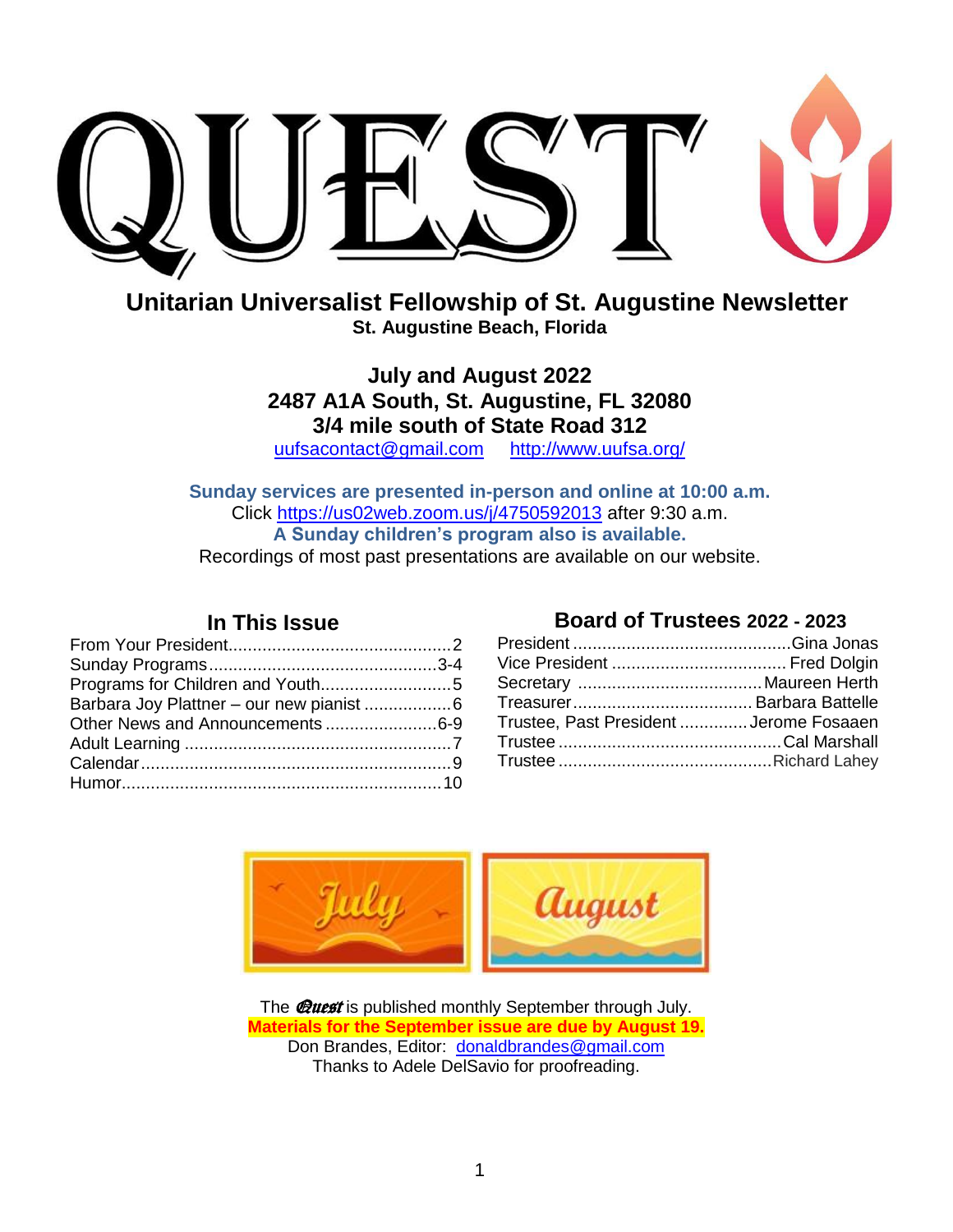# From Your President



Dear Members and Friends,

Even as our Summer Break approaches, I can't help anticipating August 21st when we'll be together again. I've learned it's in community that we find the special magic that encourages us to become our unique human selves: the love and learning we find within our Sanctuary. Together, we kindle the spirit of love and inclusion, and acknowledge our interdependence. Within our Sanctuary, we live true to this spirit by our care and respect for each other, and beyond it, through our social justice actions.

To help us grow our ability to live the love that sustains community and seeks justice, our Program Team will add a

Special Message (like "This I Believe" and the "Green Minute") to our Sunday Service: "Listen & Talk with Heart!" This new message will present skills and concepts to help us gain greater awareness and grow in the art of caring communication. The monthly messages will be supported by reading and suggestions for practice.

A little background. Last year the Board revised our member relations policies in support of our chosen theme, "Side with Love." We did this to help better live the words of our Spoken Covenant, "Love is the doctrine of this congregation," and of our Principles, including, "Justice, equity, and compassion in human relations." We believe that caring relationships are the heart of community, and that the quality of conversation sustains or undermines it. Thus, we decided to use our Leadership Training budget to support a Fellowship-wide training in conversation skills.

To implement this, we've purchased a wonderful communication training manual – *Crucial Conversations: Tools for Talking When Stakes Are High* (Third Edition) – and will integrate it with our new Special Message. The messages will follow the manual's step-by-step approach: each message will include page numbers from the book that correspond to it. Books will be available at the August 21st service!

Having read the book twice, and attended an online version, it is with boundless enthusiasm that I invite you to continue this journey of learning and growth with me.

In the warmth of fellowship,

**Gina Jonas** *UUFSA President*  **904-679-4610 [gina.jonas@gmail.com](mailto:gina.jonas@gmail.com)**

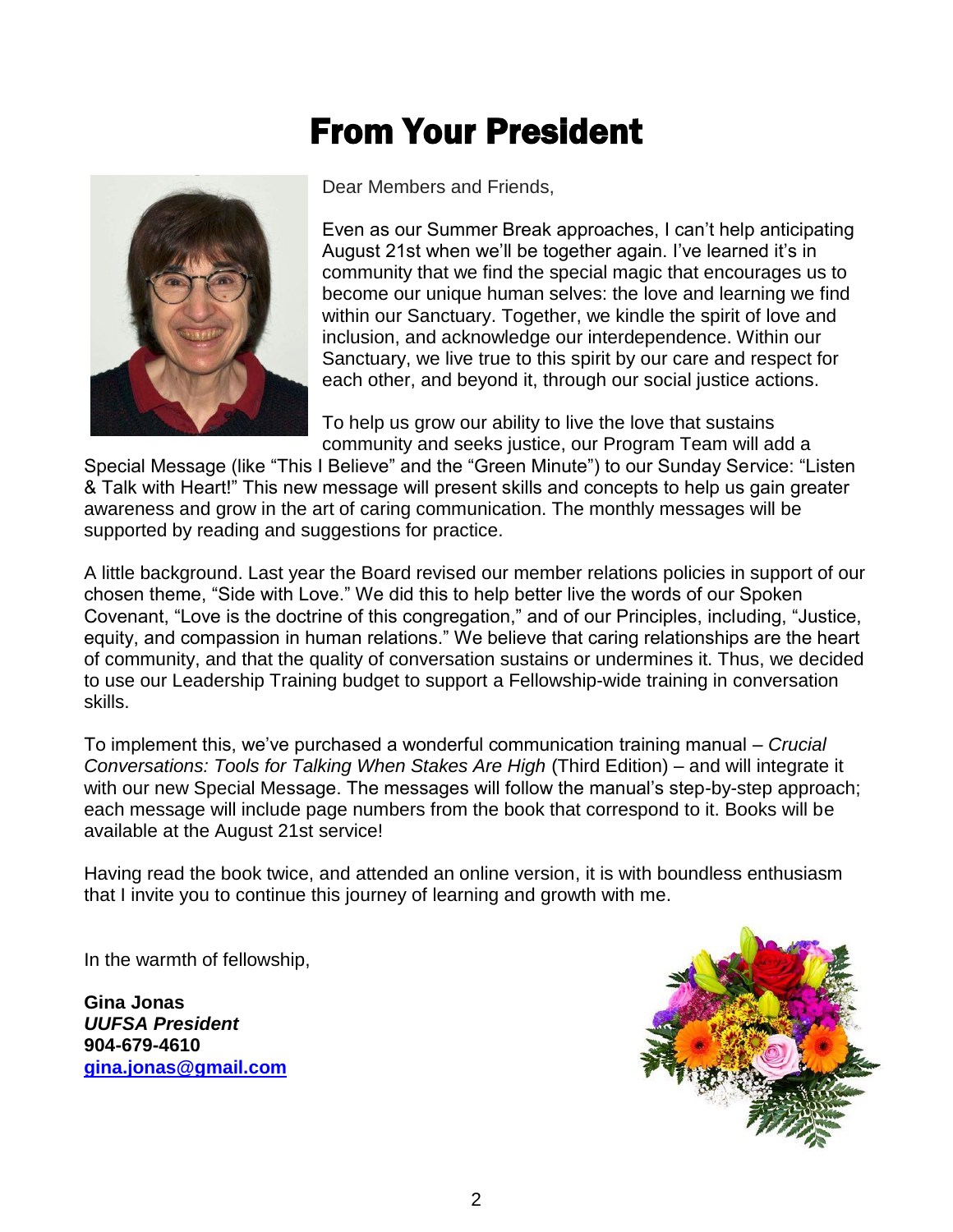**We are on summer break through June and early August. Sunday services will resume on August 21.**

**Sunday services are presented in-person in the Fellowship and online.** To join online, go to<https://us02web.zoom.us/j/4750592013> [after 9:30](https://us02web.zoom.us/j/4750592013) a.m. For safety's sake, we are asking everyone present to be vaccinated and wear a mask.

### Sunday Announcements

If you have a brief, UUFSA-related announcement you would like the Service Leader to relay to the fellowship at the beginning of our Sunday services, please submit it by email to the Service Leader no later than 24 hours before the Sunday service. Please send it directly to the Service Leader for the specific date you request. Due to time constraints, and the many diverse interests of the members of this fellowship, only UUFSA events will be announced.

August 21: Chris McDermott, mcnoodle55@gmail.com August 28: Michael Read, mickread@gmail.com

## Sunday, August 21, 10:00 a.m. "UUFSA Water Communion"

Service Leader: Chris McDermott, Robin Mahonen, and members of our UUFSA Program Team Music: Alex Richman Third Sunday Food Collection Cash Plate Donation to: Home Again St. Johns Listen and Talk with Heart: Gina Jonas

The UU Water Communion is one of two traditional Unitarian Universalist services of the worship year, celebrated by Unitarian Universalist congregations both within the United States and abroad. It is one of two spiritually bookended services: The Flower Communion, celebrated at the end of the worship year, and The Water Communion, celebrated as we return from our summer journeys. While the Flower Communion bids us to seek the beauty in the diversity of the flowers which make up a lovely bouquet, the Water Communion reminds us that, despite all the different places we come from, we are one: Unitarian Universalists.



As we share our Water and pour it into our Common Bowl, it brings us closer together. This shared water is kept and stored until the next Water Communion, or any special events, such as weddings and other joinings, or baby blessings, where we use our shared water to remind us of our connections to and with each other as a spiritual family.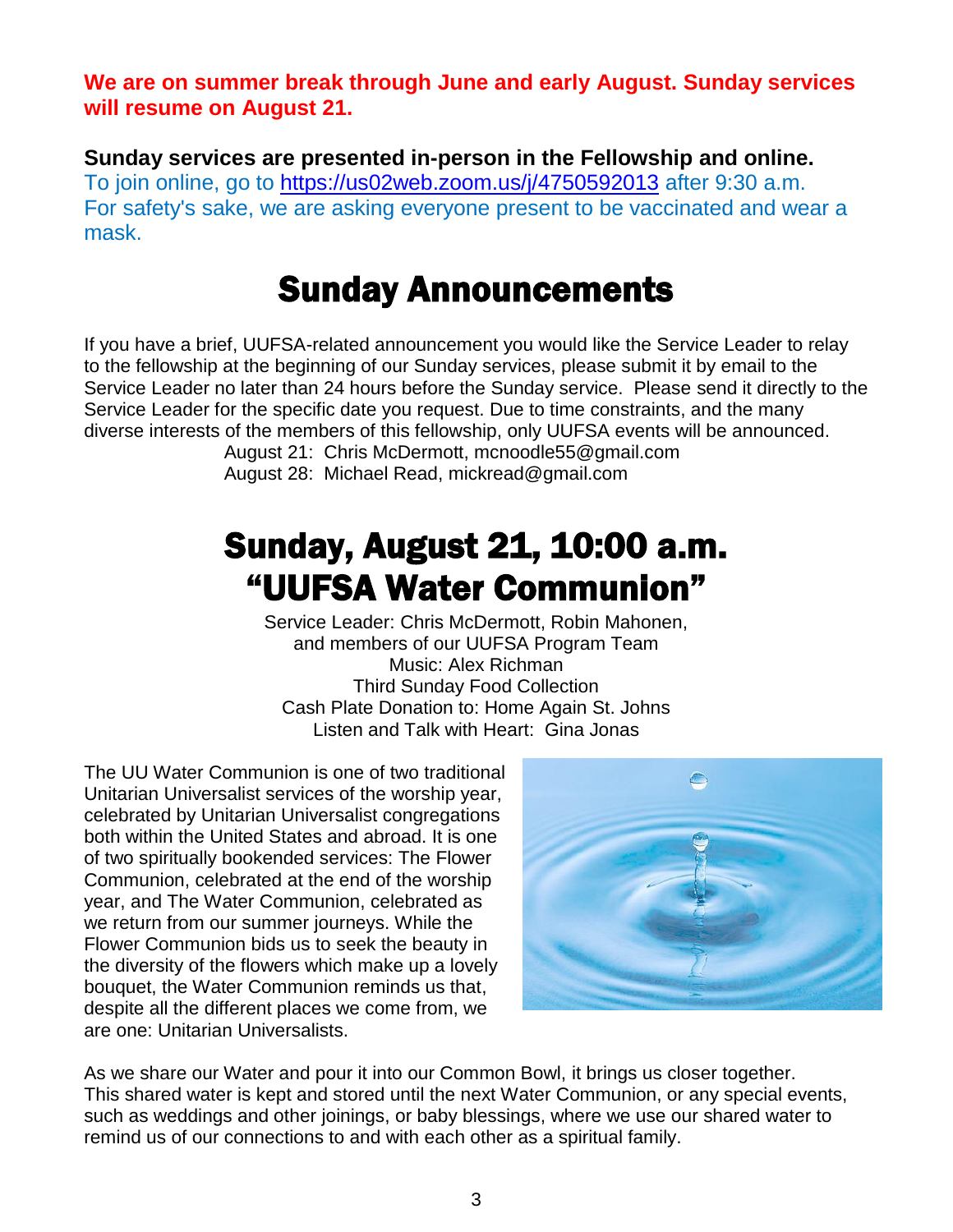#### Reminder to Collect and Bring Water from Your Summer for Our Water Communion on Sunday, August 21.

On the first day of our 2022-2023 Worship Year, we will be celebrating our traditional UU Water Communion, which we have sorely missed due to the pandemic. Please remember to bring a container of water with you to the sanctuary to add to our Common Bowl.

This may be from a summer trip you take, a natural water source which carries significance to you, the ocean, a river, a pond or lake, your backyard pool, a puddle, or even your home tap water, with its special message and meaning to you.

Remember, the percentage of water in our bodies is close to the percentage of water on our Earth, as Nature mimics micro and macro in our Universe.

# Sunday, August 28, 10:00 a.m. "Survival and Adaptation: The Future of Faith" Pastor Phillip Baber

Service Leader: Michael Read Music: Barbara Joy Mullen Green Minute

In this sermon, Phillip will share thoughts on the pitfalls facing churches seeking to remain culturally relevant.

Phillip Baber speaks twice a month at UUFSA. He is the former pastor of the Unitarian Universalist Church of Jacksonville and has served as co-president of I.C.A.R.E., the Jacksonville-based Interfaith Coalition for Action, Reconciliation, and Empowerment. Phillip's ministry is dedicated to the advancement of our collective liberation, leading him to advocate in support of criminal justice reform, police accountability, racial and economic justice, justice for refugees and immigrants, and LGBTQIA+ rights.

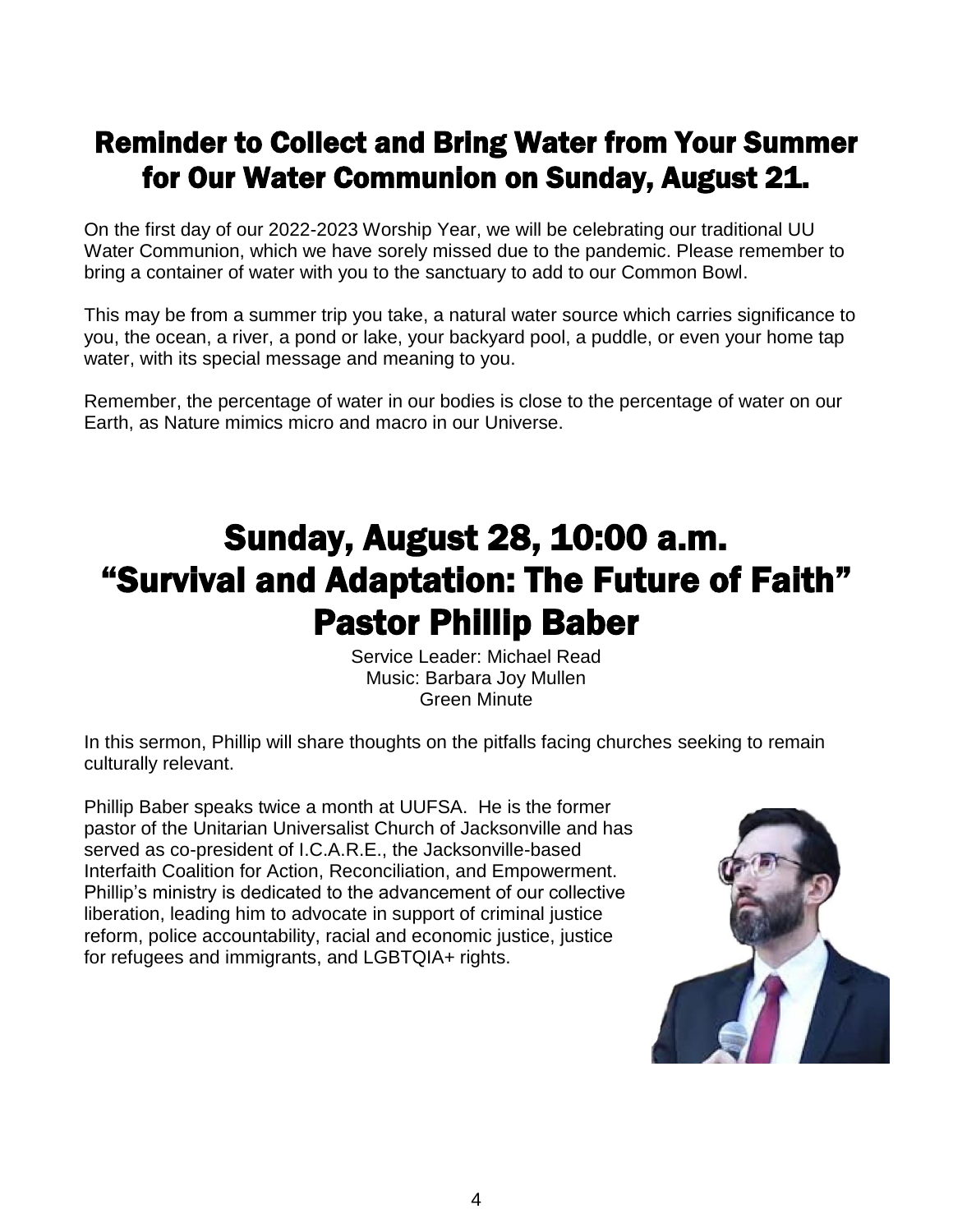## Programs for Children and Youth

**Classes.** The Children's formal classes ended at the end of May with a final focus on animals. The social action that was the capstone of this unit was a pet food drive, which was very successful. Many bags and cans of pet food were collected along with \$484 for the Humane Society! Their last class was a "Harry Potter Party" arranged and led by Kelly Sommer. Although formal classes ended in May, our childcare provider Hannah Dompe was on site each Sunday through the end of June to care for any children who attended.







**Plans for the coming congregational year**. We are delighted that Kelly Sommer has agreed to return as our Lead Teacher for three Sundays each month. We are currently working with Kelly and parents to select UU curricula that will best serve our diverse children's needs. For the fourth Sunday of each month the current plan is for the children to design their own class with the help of an adult facilitator. Member volunteers will be called upon teach when there is a fifth Sunday. We are deeply grateful to all those who volunteered to teach classes this past congregational year, and we look forward to an exciting year to come.

Check out the UUFSA.org website later in the summer for more information about our plans for the coming year.

*Jindy Gelow and Barbara Battelle*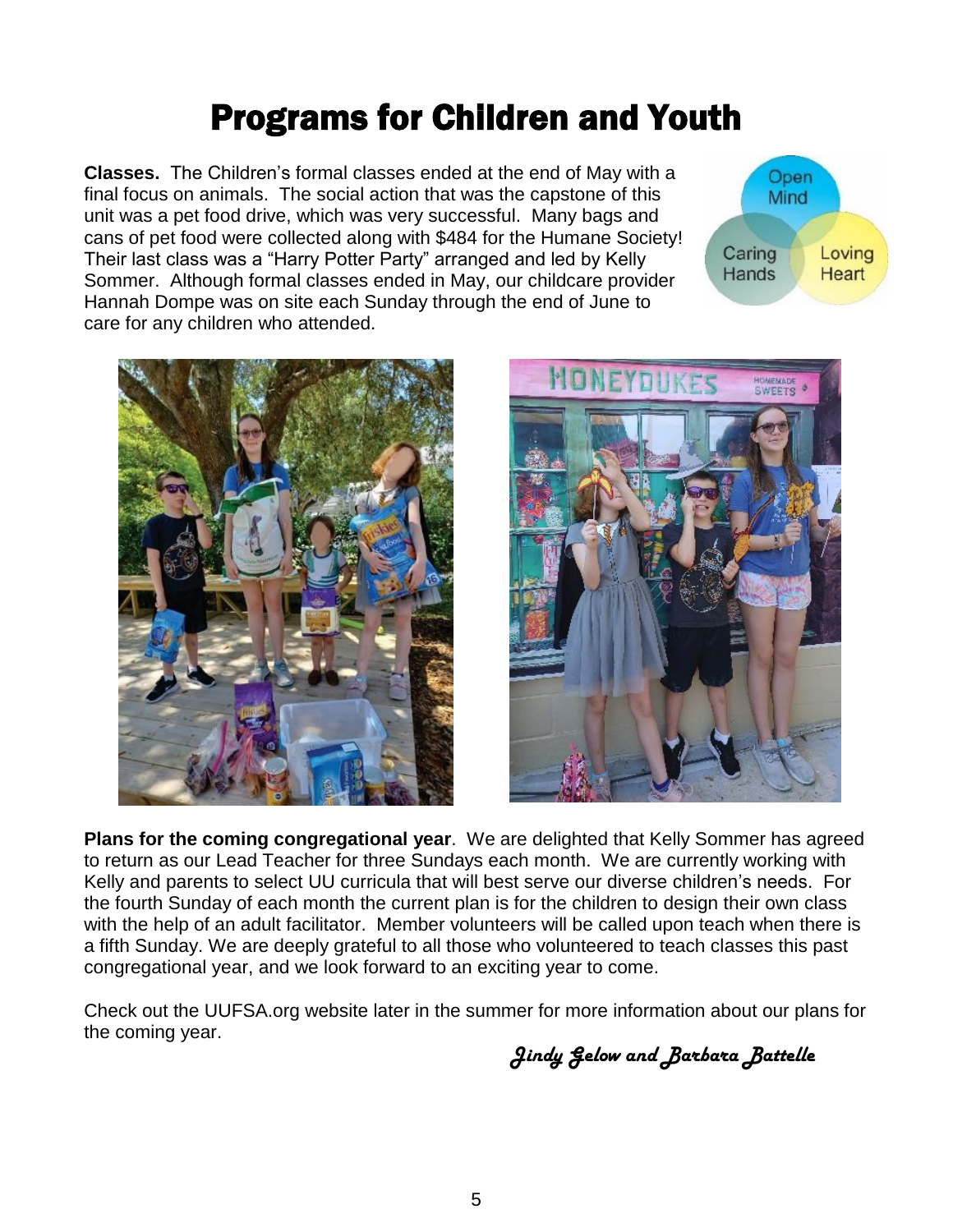# Barbara Joy Plattner Our New Pianist

Barbara Joy Plattner, originally from Brooklyn, NY, attended Berklee College of Music in Boston and also the University of Massachusetts /Boston, from which she holds her Bachelor of Arts degree. She has been performing in bands as a vocalist and multi-instrumentalist since her teen years, but spiritual music is her passion.

Barbara was raised in the Jewish tradition, but believes "All rivers lead to the same Ocean" and has performed the music of many diverse spiritual traditions, for example, she has sung in a choir for Peace with 1,000 women Buddhists in Hawaii; she has twice played keyboards for Sathya Sai Baba with her pilgrimage group to India for an audience of 15,000 devotees; she was keyboardist for the Sufi Dances of Universal Peace in Flagler Beach. She also sang with a Baptist Gospel choir, a Presbyterian Church Choir and a heavy metal/hard rock Christian band, for which she wrote most of the music.



# St. Johns Food Pantry (AKA St. Johns Ecumenical Ministries Inc.)



The Saint Johns Food Pantry serves families Monday to Friday from 1:00 to 4:00. Volunteers pack and give out over 100 bags per day to people in our community needing food assistance. UUFSA is among the many generous donors providing the food and volunteer labor which enable the success of the pantry. Thank you for all your help.

To make a donation to the food pantry, please send a check to UUFSA, with notation on the memo line: "Food Pantry." Mail your check to UUFSA, 2487 A1A South, St. Augustine, FL 32080 or go to UUFSA.org and scroll down the "HOME" page to the button labeled "Donate." To check out the Food Pantry website go to StJohnsFoodPantry.org.

Volunteers are needed to work with the UU team on Friday afternoons or with other teams on Tuesday or Thursday from 12:30 to 4:30. If you are interested in volunteering, please contact Chris Fosaaen at 904-673-5630 or email [cfosaaen@gmail.com.](mailto:cfosaaen@gmail.com)

#### *Chris Fosaaen, Chair*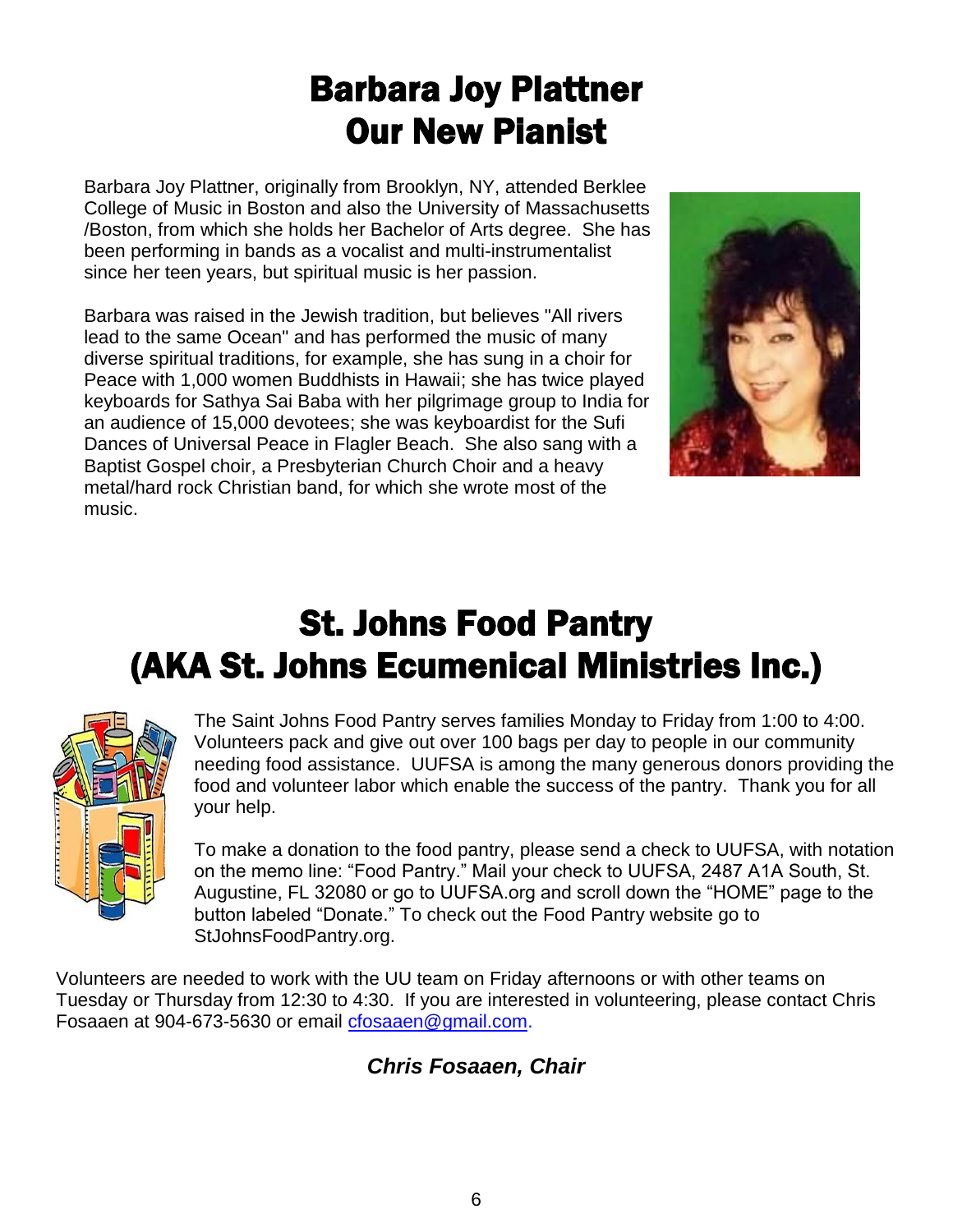# UUFSA Adult Learning 2022-23

The universality and evolution of myths in the history of the human race and place of myths in modern society will be the primary focus of our attention.

*Some examples of myth-making in our times:*

*Racial myths of fascism Enemy of the people The Lost Cause: Monuments to Confederacy Myths of totalitarian communism The myth of the welfare mother who drives a Cadillac to pick up her check*

Joseph Campbell blends accounts of his own upbringing and experience with stories from many cultures and civilizations to present us with his most compelling thesis that modern society is going through a transition from old mythologies and traditions to a new way of thinking where a global mythology will emerge.

### Part 1: Joseph Campbell and Power of Myth

|                                    | September 22  The Hero's Adventure |
|------------------------------------|------------------------------------|
|                                    | October 6 The Message of the Myth  |
| October 20  The First Storytellers |                                    |
| November 3  Sacrifice and Bliss    |                                    |
|                                    | November 17  Love and the Goddess  |
| December 8  Masks of Eternity      |                                    |
|                                    |                                    |

### Part 2

#### **Jocelyn Breakwell, Series Coordinator Richard Lahey and Surindar Paracer**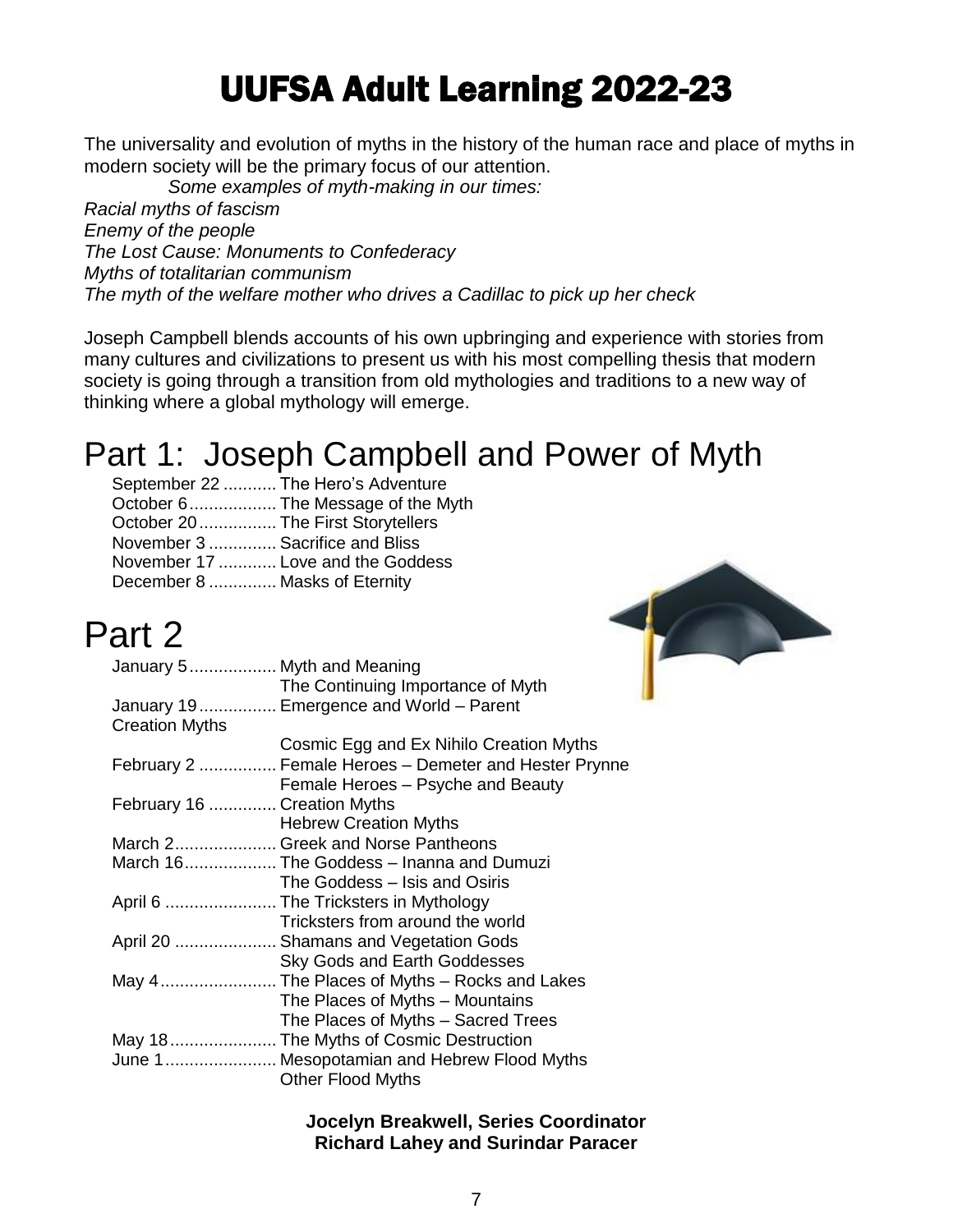# Dining With Dignity Sunday, July 3 and August 7

Dining with Dignity is our once-a-month opportunity to feed the homeless downtown. A menu is sent out two weeks in advance, listing the items we need. We set up between 5:30 and 5:45 p.m. on the first Sunday of each month and serve at 6:00 p.m. If interested in participating, please contact Mary Kellough at Ikellough@comcast.net.

# Care Connection

Our Care Connection group provides short-term, non-medical support for members of the Fellowship during times of difficulty. With the help of the UUFSA Congregation, the Care Connection:

- Makes hospital or home visits
- Provides wellness-check phone calls or calls just to converse
- Runs errands
- Provides rides to appointments and church functions
- Delivers meals during times of adversity
- Offers financial assistance to members in need (all information is confidential)

We thank everyone for their generous support with transportation to medical appointments, making meals, assistance with errands, visiting and sharing. Contact one of our members listed below if you are in need of assistance or would like to join the Care Connection Team. Phone numbers are available in the Membership Directory. We accept and appreciate donations.

> Rosemary Wheeler, Co-Chair Maureen Herth, Co-Chair Claudia Atkins Adele DelSavio Cynthia McAuliffe Anne Wilke Pat Hall





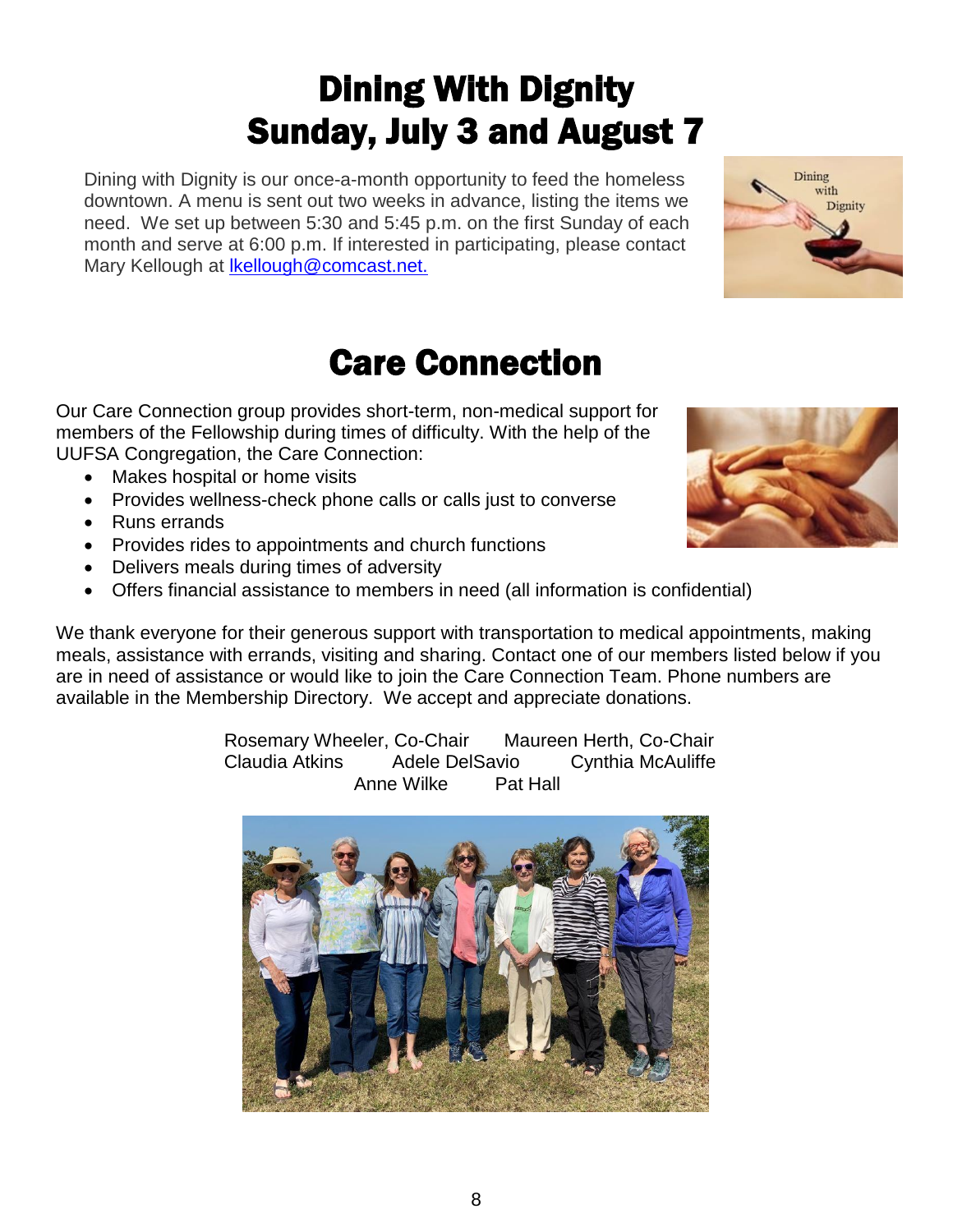

# July

- 3 Food drop-off for Dining with Dignity 4:30 5:00 p.m.
- $3 -$  Dining with Dignity  $6:00 7:00$  p.m.
- 4 Program Team 5:00 p.m.
- 7 Motion is Lotion, light exercise 10:30 11:30 a.m.
- 8 Food Pantry 1:00 4:00 p.m.
- 11 Board of Trustees meeting, online 4:30 6:30 p.m.
- 14 Motion is Lotion, light exercise 10:30 11:30 a.m.
- 15 Food Pantry 1:00 4:00 p.m.
- 21 Motion is Lotion, light exercise 10:30 11:30 a.m.
- 22 Food Pantry 1:00 4:00 p.m.
- 28 Motion is Lotion, light exercise 10:30 11:30 a.m.
- 29 Food Pantry 1:00 4:00 p.m.

### August

- 1 Program Team 5:00 p.m.
- 5 Food Pantry 1:00 4:00 p.m.
- 7 Food drop-off for Dining with Dignity 4:30 5:00 p.m.
- 7 Dining with Dignity 6:00 7:00 p.m.
- 8 Board of Trustees meeting, online 4:30 6:30 p.m.
- 12 Food Pantry 1:00 4:00 p.m.
- 19 Food Pantry 1:00 4:00 p.m.
- 19 Deadline for September Quest contributions 5:00 p.m.
- 21 Third Sunday food collection during service
- 26 Food Pantry 1:00 4:00 p.m.

# Great Decisions

Great Decisions is on summer break and will recommence in September.

For more information or to be added to the Great Decisions electronic mailing list, contact Yosi, jomcintire@bellsouth.net or 904-808-2717.